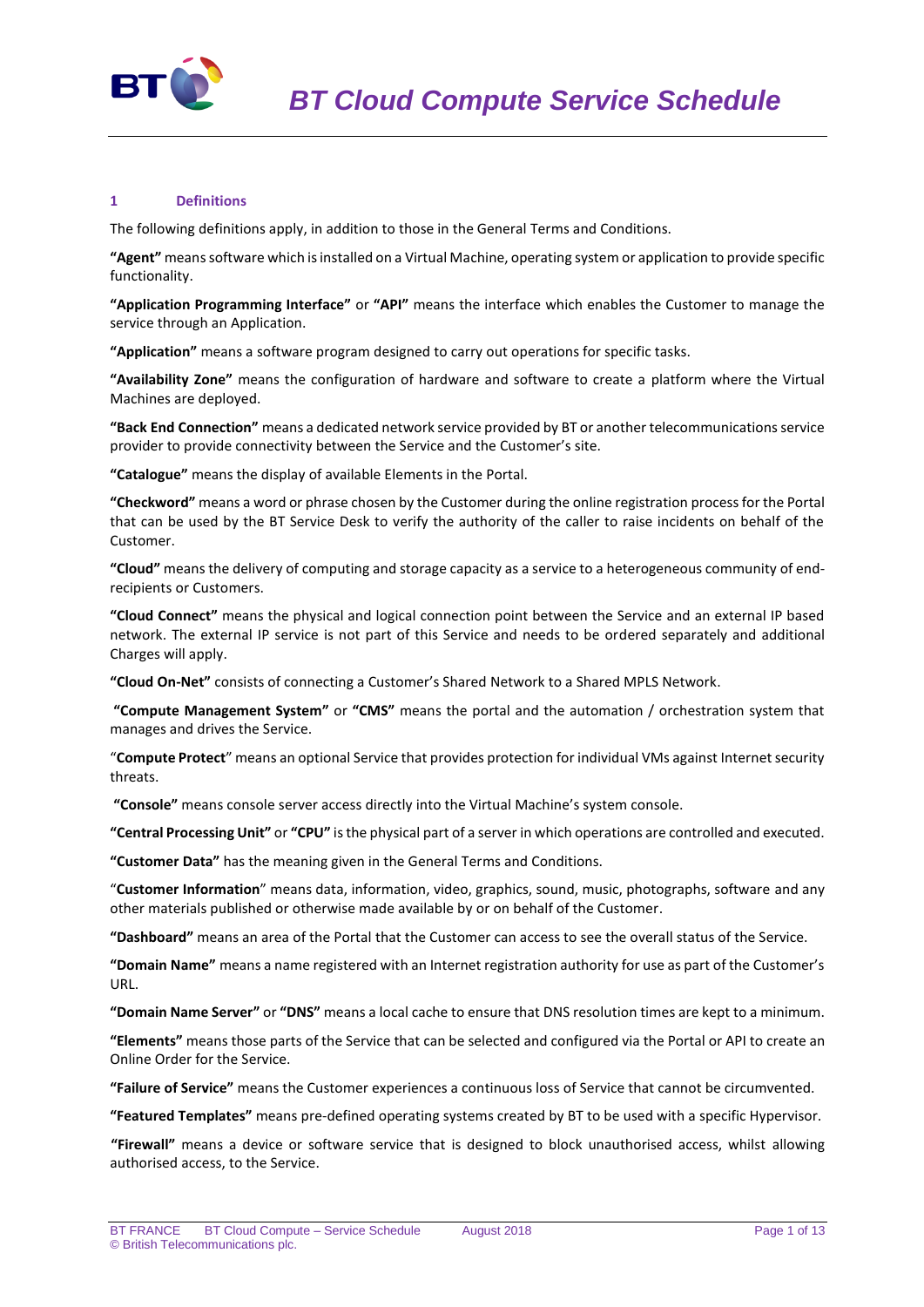

**"Hypervisor"** means the software that provides the capability to deliver Virtual Machines.

**"Incident"** means an incident which is not part of the standard operation of a Service and which causes, or may cause, an interruption to, or a reduction in the quality of that Service.

**"Incident Repair Service"** means the fault service set out in this Service Schedule.

**"Internet Protocol"** or **"IP"** means a protocol that was designed to interconnect networks and is part of a suite of protocols known as TCP/IP, where "TCP" means transmission control protocol, a reliable connection-based protocol.

**"Isolated Network"** means a virtual network that can be attached to a cloud server. It keeps a cloud server separate from other networks or the internet, or both.

**"ISO"** is the abbreviation for "International Organization for Standardization".

**"Load Balancing"** means the load balancing of incoming Internet requests between all Virtual Machine in a group, on a least connection, round robin or source IP basis.

**"Multi-Protocol Labelling Switching"** or **"MPLS"** means a virtual private network service which can be purchased from BT.

"**Month**" means a calendar month.

**"My Templates"** means a Template that has been created for a single User account.

**"Network Time Protocol"** or **"NTP"** means a feature that enables the Customer to synchronise its servers with the central network Internet time.

**"Online Order**" means a Customer request for the Service. The Online Order is only available online via the Portal or API, in accordance with the process outlined in Clause 3.

**"Operating System"** means a set of software that manages computer hardware resources and provides common services for computer programs.

**"Planned Maintenance"** means any work that is planned in advance to be carried out by BT or on its behalf that causes the Service to be suspended.

**"Portal"** means the Compute Management System and the graphical user interfaces of the individual services made available via the Compute Management System.

**"RAM"** is the abbreviation for "random access memory and means the virtualised memory available to a Virtual Machine.

**"Service"** has the meaning given in Clause 2.1 as further described in this Service Schedule.

**"Service Desk"** means the facility provided by BT to handle enquiries and administration for the Service.

"**Service Level**" means the level of Service which is applicable to the Service, as set out in Clause 24.

**"Service Operational Data**" means all personal data provided by the Customer to BT which is operationally required for BT in order to contact the Customer for the provision of the Services and/or Products such as email addresses, contact names, site addresses, telephone and fax numbers.

**"Shared MPLS Network"** means a service where bandwidth is shared amongst customers so it depends on the traffic at any given time as to how much bandwidth a particular customer will get.

**"Snap Shot (Backup)"** means a copy of Customer Data in the Storage environments at a point in time.

**"Storage"** means storage for recording and storing information and data.

**"System Administrator"** means a person named by the Customer to be the Customer's point of contact with BT for matters relating to the management of the Service.

**"Template"** means a reusable configuration for Virtual Machines.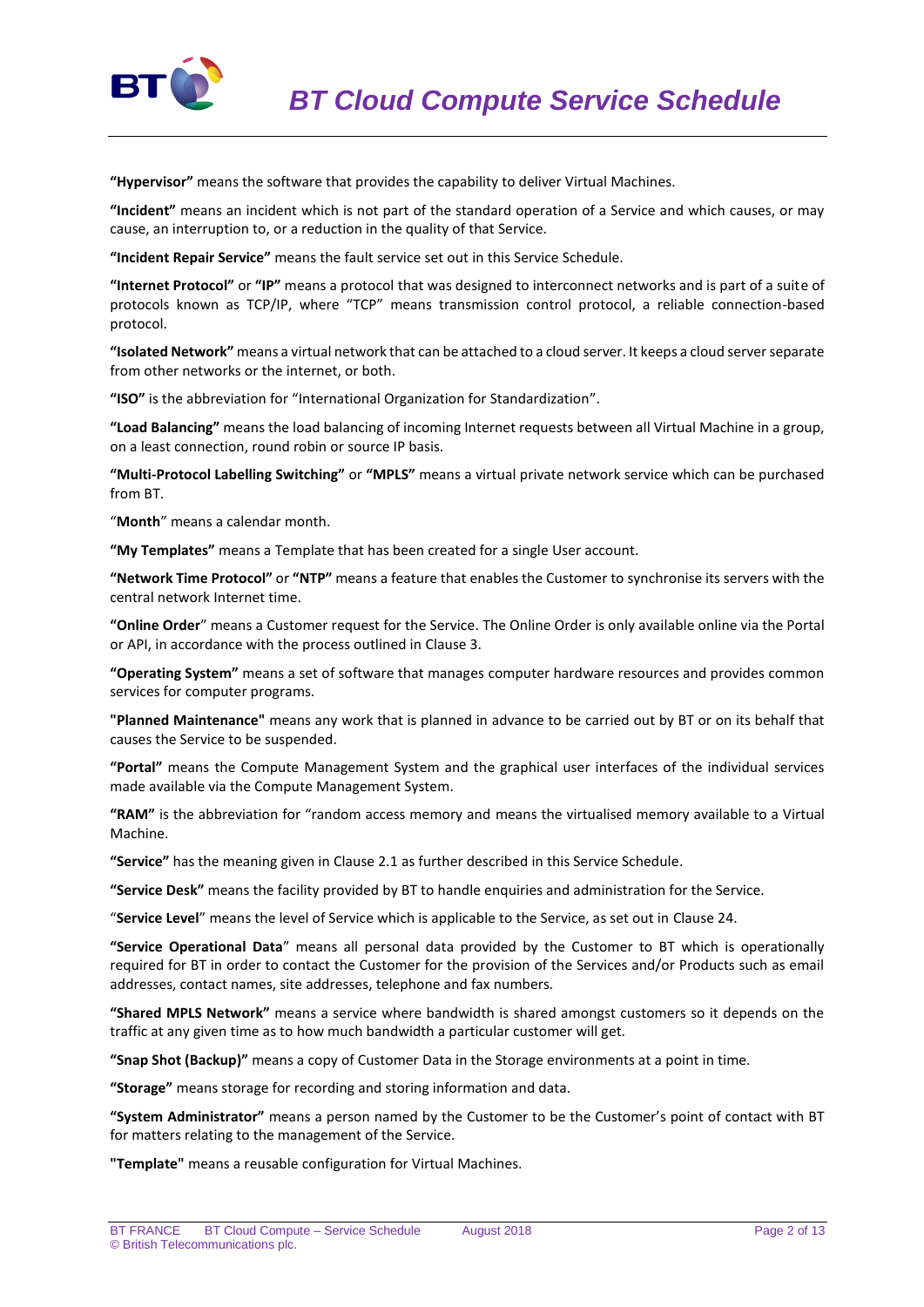

**"Utility Rate Card"** means information available via the Portal that shows the Charges for the Elements of the service on an hourly basis.

**"Uniform Resource Locator"** or **"URL"** means a locator, which is the full address for the Customer's website.

**"User ID"** means the identification number provided to the Customer by BT for the purposes of security in the provision of the Service.

**"Virtual Machine"** or **"VM"** means a self-contained operating system that functions as a separate server.

**"VM Snapshot"** has the meaning given in Clause 4.15.

#### **2 Service Summary**

2.1 BT Cloud Compute is a Cloud based service providing the Customer with a self-service capability to browse, select, provision, and manage virtual infrastructure including a Virtual Machine, network, Storage and security.

### **3 Service Components**

- 3.1 The Service comprises access to a Portal (including a catalogue to select the Elements of the virtualised infrastructure) and Availability Zones in which to deploy the Virtual Machine.
- 3.2 The Availability Zone is the platform where the Customer's Online Order is deployed. Once the Customer selects the Elements they will be automatically provisioned within the Customer's chosen Availability Zone.
- 3.3 Elements within the Catalogue show the options available to the Customer when completing the Online Order. As the Service evolves and the number of Availability Zones increases, the number, type and detailed specifications of the Elements will vary and may be updated by BT.
- 3.4 The Customer may subsequently add to and/or remove any Elements it has ordered via the Portal, using the Online Order.
- 3.5 The Portal will show the up-to-date list of available Elements and Availability Zones. The Portal will show the prevailing Charges for Elements.

## **4 Service Elements**

The following Elements may be available within an Availability Zone. In some cases multiple Elements may be available within the same Availability Zone:

#### **4.1 Firewall per Isolated Network**

- 4.1.1 The Customer may add, delete and/or change:
	- (a) access control lists,
	- (b) port forwarding rules and
	- (c) virtual private networks access (VPN)

#### **4.2 Network**

- 4.2.1 The standard network service used by BT to deliver data to and from the Service is the Internet.
- 4.2.2 The Customer may order additional BT (or other licensed operators) networks but these need to be ordered separately from the Service and are subject to separate conditions and Charges. Additionally, a Cloud Connect or Cloud On-Net service as set out in Clause 5 will be required and should be ordered through the Portal.

#### **4.3 Internet**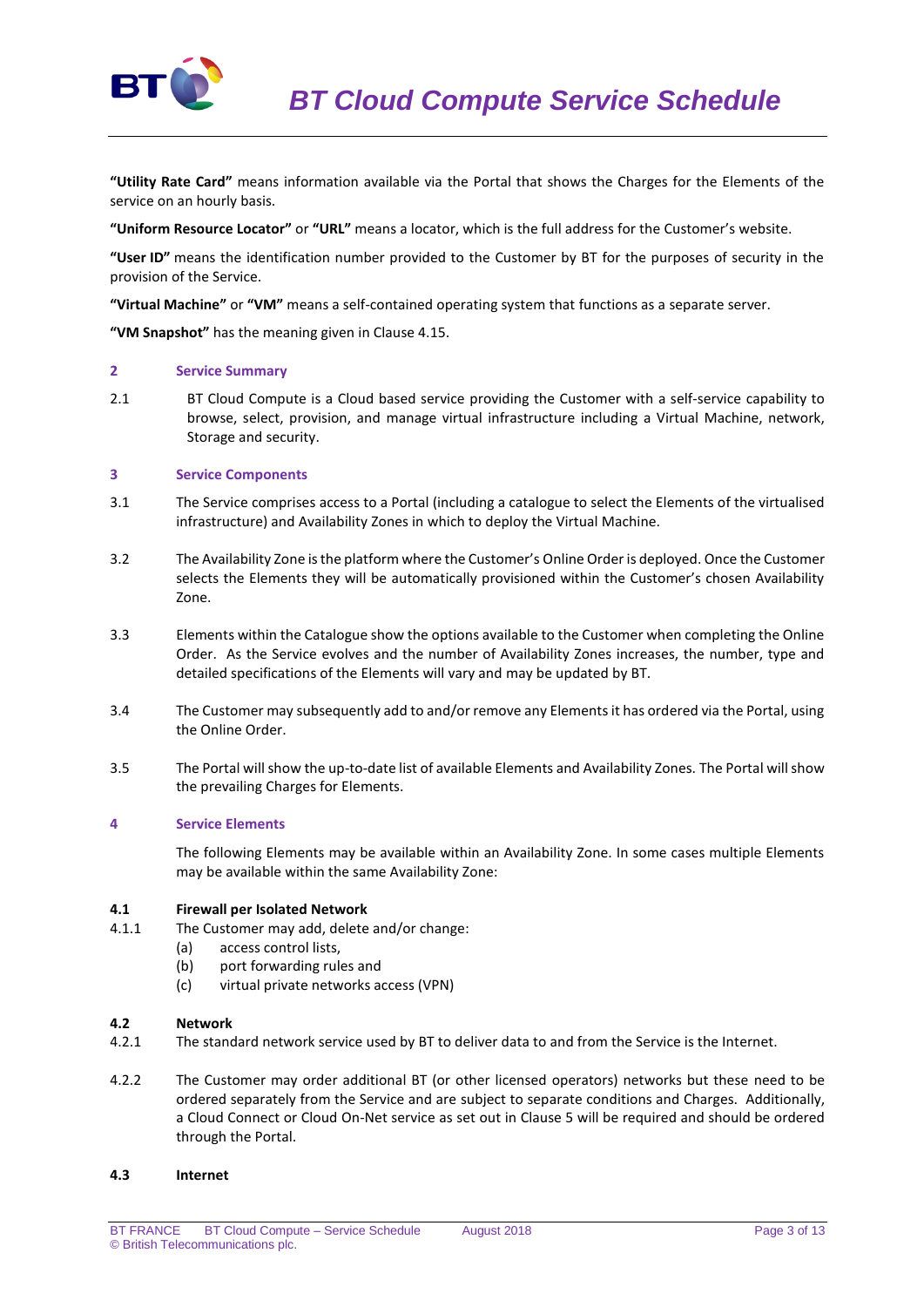

- 4.3.1 All Internet service usage (data in and out) is charged at the Utility Rate Card which is displayed in the Portal. Internet service usage Charges are charged for data usage in and out of the Service. Data transfer speeds may vary.
- 4.3.2 The Customer acknowledges that:
	- (a) the Internet is independent of the Service and BT has no responsibility for provision of the Internet; and
	- (b) use of the Internet is solely at the Customer's risk and subject to all applicable laws. BT has no responsibility for any information, software, services or other materials obtained, downloaded, shared and transmitted by the Customer using the Internet.

## **4.4 Load Balancing**

- 4.4.1 The Service supports creation of a load balanced groups of Virtual Machines with the choice of the following load balance options:
	- (a) Round Robin
	- (b) Least Connection
	- (c) Source IP
- 4.4.2 Load balancing is performed at the public IP Address level and therefore all Virtual Machines will share the same IP address. Additional Virtual Machines outside of the load balancing group are subject to additional public IP Addresses (which must be ordered separately) and any additional applicable Charges.

## **4.5 IP Addresses**

- 4.5.1 A single public IP address is deployed per Online Order for those Elements that require public IP addressing. Following deployment the Customer may request additional IP Addresses which will be subject to a separate Online Order and additional Charges.
- 4.5.2 IP addresses allocated to the Customer are only for use in connection with the Service. All title and rights in those IP addresses, including the right to recover or change such IP addresses, belong to BT or its applicable suppliers and BT cannot transfer any title or rights in any IP address to the Customer. The Customer cannot sell or agree to transfer them to anyone else. On the termination of the Agreement or the Service, for any reason, the Customer must immediately cease using the IP addresses.

# **4.6 Virtual Machine**

- 4.6.1 The Service enables the Customer to self-provision their virtual infrastructure through the use of the Portal or an API. Using the Portal, the Customer selects the Elements it requires in order to provision the Virtual Machine. The Catalogue specifies the Elements that are available to create the Virtual Machine. The following standard Elements are available in order to create a Virtual Machine:
	- (a) Operating System via a Template or ISO;
	- (b) Compute components vCPUs, vRAM, C drive / root storage etc. ;
	- (c) Additional storage;
	- (d) Affinity rules;
	- (e) Network.
- 4.6.2 Other Elements are available after the Virtual Machine has been created.

## **4.7 Hypervisor**

4.7.1 The Service can support a number of different Hypervisors. The Hypervisor which is used will depend on the Availability Zone selected by the Customer. The Hypervisor provides the capability to deliver a Virtual Machine.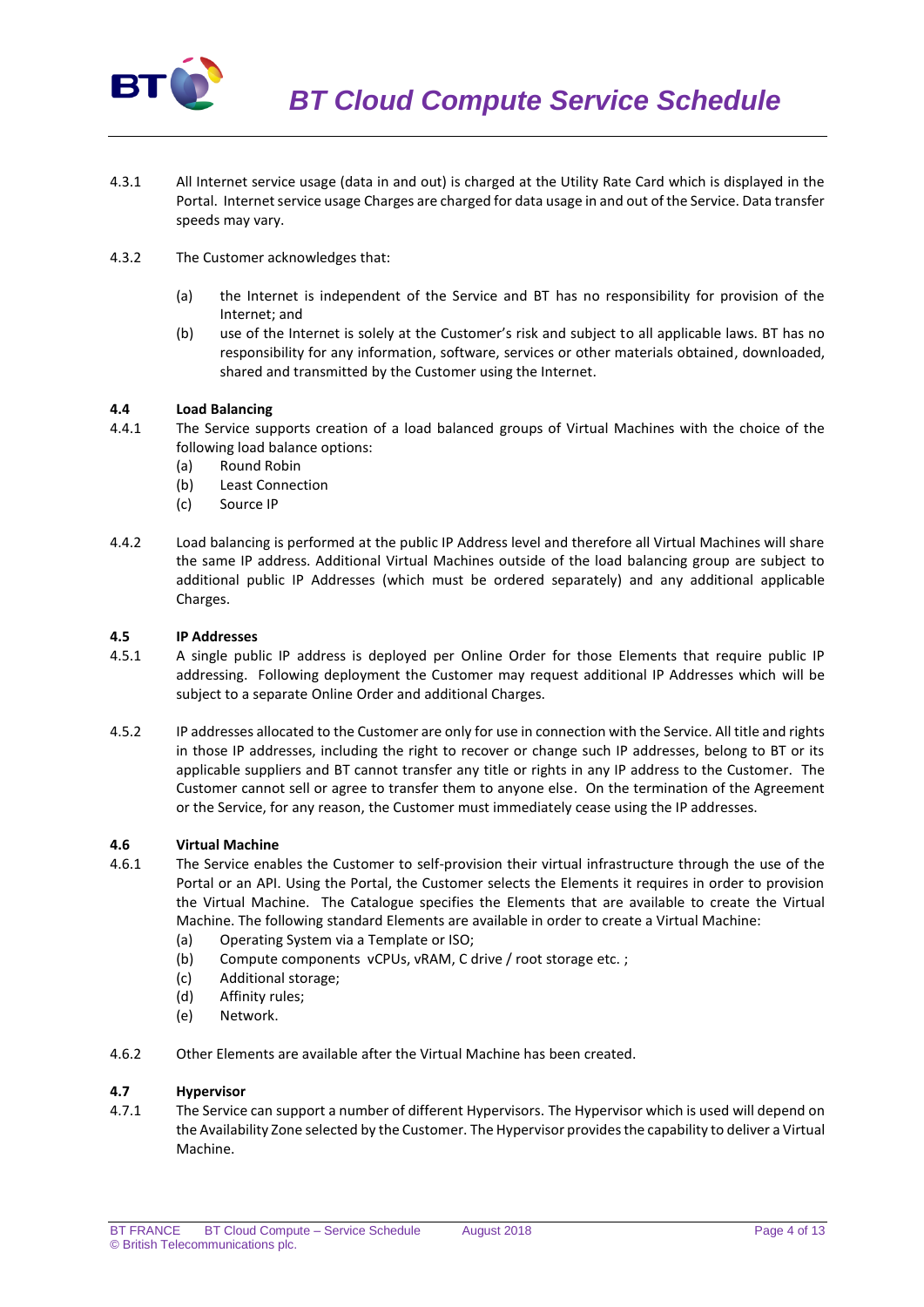

## **4.8 Operating System**

4.8.1 In order to build the Service the Customer must first select the Operating System for the Virtual Machine being created. The Operating Systems are presented to the Customer as templates. The choices available are dependent upon the Catalogue and are defined as "Featured Templates", "My Templates", and "ISOs" (ISO Images). With the exception of Microsoft Operating Systems, the Customer is required (where appropriate) to provide a valid license key, obtained from the software vendor or software vendors representative. Featured Templates represent pre-defined Operating Systems created by BT and vary dependent upon Hypervisor compatibility. The choice of Operating Systems will be displayed for the Customer to select.

## **4.9 My Templates**

4.9.1 "My Templates" are templates that have previously been created or uploaded by the Customer and saved. They may have been originally created as "Feature Templates" and then saved by the Customer or previously created by the Customer by uploading their own template or directly from an ISO image.

### **4.10 ISO Images**

4.10.1 Where a particular Operating System is not shown within Featured Templates but required by the Customer, the Customer can create one from an ISO image.

## **4.11 Virtual Machine Type**

4.11.1 The Customer will select a Virtual Machine from the Virtual Machine attributes displayed within the Catalogue. A build consists of a number of processors, amount of RAM, C: drive / root storage. To increase or decrease the size of the Virtual Machine (in terms of CPU and RAM), the Customer must either build a new Virtual Machine or modify the current Virtual Machine via a separate Online Order. This process is simplified as the existing server can be copied and either saved as a Template or reinstalled on to a larger (or smaller) Virtual Machine as required.

#### **4.12 Storage (C: / root)**

- 4.12.1 The Virtual Machine will include storage allocation, a C:/ root drive where the Operating System will reside.
- 4.12.2 Additional Storage may be added in the form of additional drives. A number of different size drives are made available with an option for a Customer defined disk. Additional disks can be added and are subject to a separate Online Order and additional Charges

## **4.13 Common Services**

4.13.1 If required, BT can supply Domain Name Server (DNS) for DNS lookup only and Network Time Protocol (NTP). These items are included in the Charges for the Service.

#### **4.14 Snap Shot (Backup)**

- 4.14.1 Snap Shots provide back up for the Service. The Customer may take a point in time "copy" of the VM disk volumes.
- 4.14.2 Snap Shots are defined per Virtual Machine disk volume and can be manually initiated or scheduled as required by the Customer. The Customer may define how often and when a Snap Shot is taken or instantly take a Snap Shot when required.
- 4.14.3 Each Snap Shot is a copy of the disk volume stored within the same data centre environment as the original Customer Data.
- 4.14.4 Snap Shots will be listed within the same area as the requests and can be restored by selecting the desired snap and selecting restore.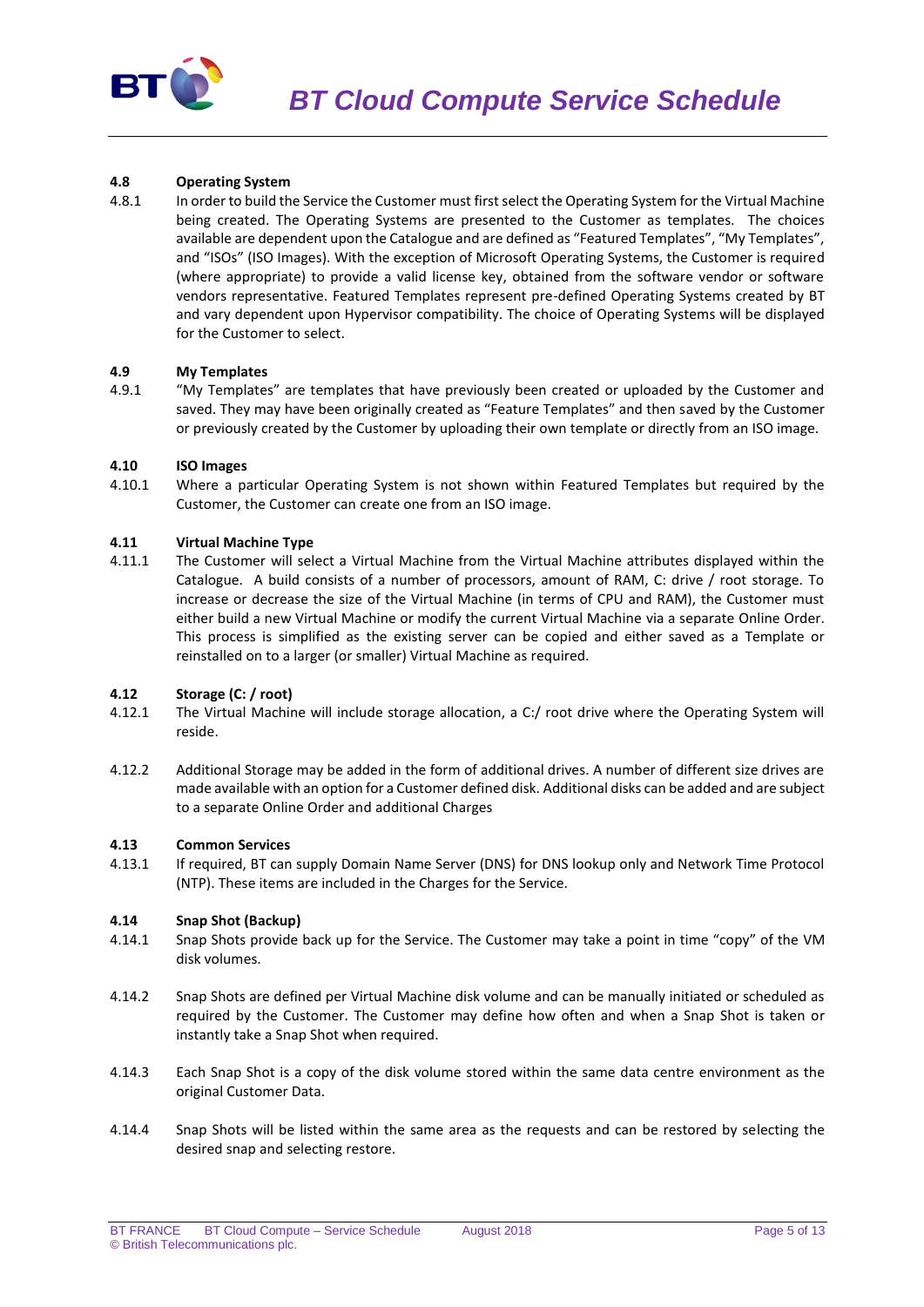

4.14.5 The number of Snap Shots held within the system is set based on the schedule chosen for those Snap Shots. When the maximum number is reached as defined by the schedule then the Snap Shots are deleted based on a first in first out basis. If a manual Snap Shot is taken not using the schedule then this Snap Shot will be held until the Customer deletes it or the Service is terminated.

## **4.15 VM Snap Shot**

4.15.1 A VM Snap Shot will record the state and data of a VM at a particular point in time, so the same state can be returned to repeatedly if required. The VM Snap Shot is not a copy of the VM's disk volume but a change log file from the moment in time when the VM Snap Shot was taken.

## 4.15.2 The Customer

- (a) may take a Snap Shot of a VM at any time and revert to that Snap Shot at any time.
- (b) may take a maximum of three (3) VM Snap Shots per VM;
- (c) will delete a VM Snap Shot before a new one may be taken, once the maximum number is reached;
- (d) will not use a VM Snap Shot as a backup service; and
- (e) will remove a VM Snap Shot when it is no longer required in order to minimise its effect on the performance of the VM.

### **4.16 Compute Protect**

As protection for individual VMs against Internet security threats the Customer may order Compute Protect as optional Service. Compute Protect is subject to separate terms to be accepted on the Portal when ordering this Service.

## **5 Back End Connection**

- 5.1 A Back End Connection is the connection of a WAN service to the Service. The WAN connection can be a physical network connection provided by BT (or another licensed operator) or a connection from another BT platform delivered within the same data centre. The connectivity between the Back End Connection and this Service is achieved through Cloud Connect or Cloud On-Net. Cloud Connect provides the ability to connect the Service to external IP services through the provision of an external connection / port. Cloud OnNet represents a shared Global MPLS service delivered by BT directly to the Service for which different bandwidth options are made available through the Portal for the Customer to purchase.
- 5.2 A Back End Connection and the connectivity to the external IP service via Cloud Connect or Cloud On-Net is not part of the Service and must be ordered separately by the Customer and is subject to separate conditions and Charges.

#### **6 Commencement and Term**

- 6.1 The Agreement is effective once the Customer submits an Online Order on the Portal by confirming acceptance of the terms of the present Agreement (i.e. the Customer acknowledges having read and accept the terms of the Agreement by clicking the appropriate checkbox). .
- 6.2 The Service will commence on the Operational Service Date.

#### **7 Technical Requirements**

7.1 The Customer is required to have Internet access, all computer hardware, software and telecommunications equipment and services necessary to access and use the Service.

#### **8 BT Service Management Boundary (SMB)**

8.1 BT's responsibility for the Service is for the management of the Elements in the combination ordered by the Customer but the Operating System is outside the SMB unless specifically described within the Catalogue. BT will have no responsibility for the Service (including any responsibility to meet any Service Levels) outside the Service Management Boundary.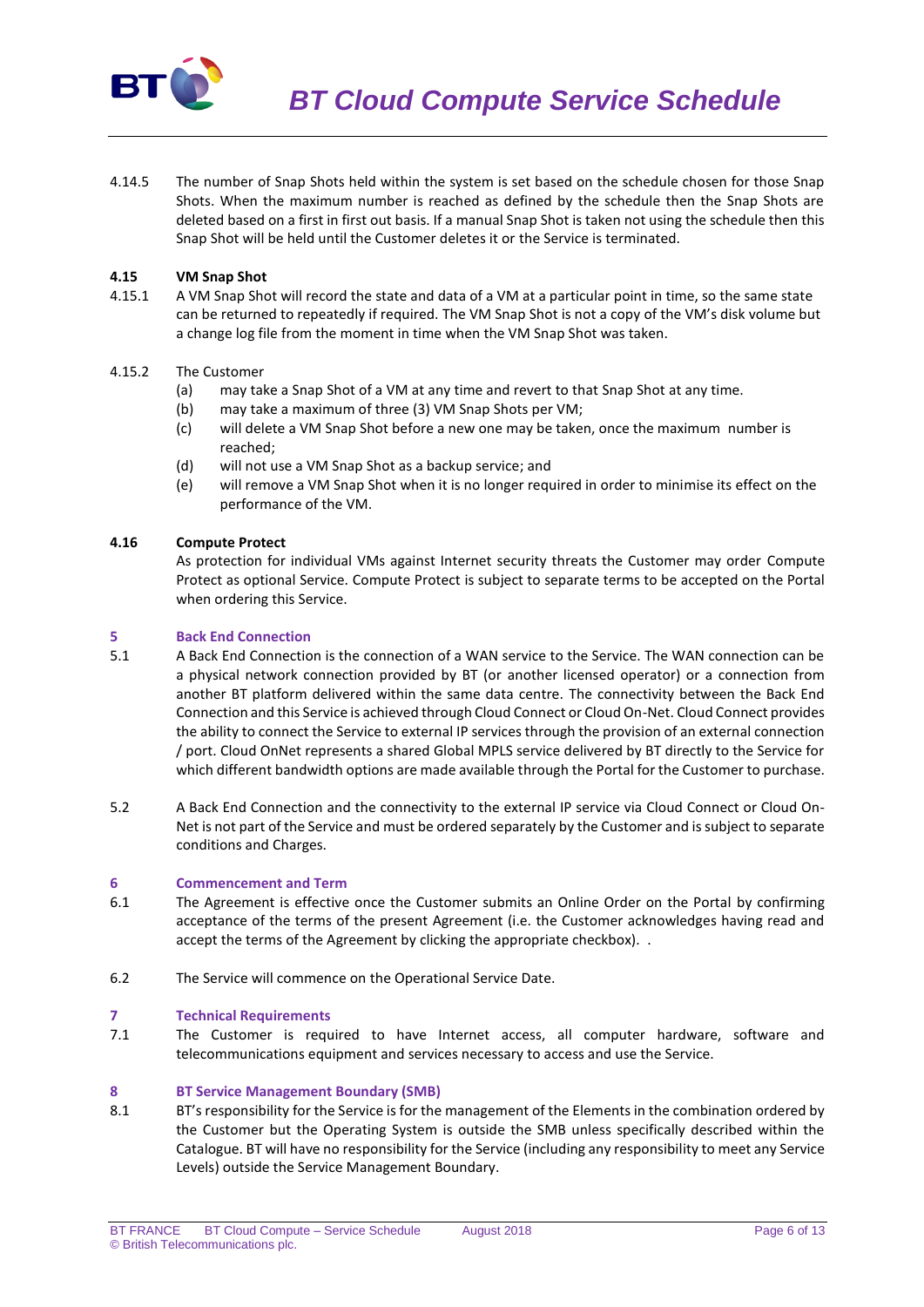

### **9 Ordering Process**

- 9.1 The Customer is responsible for opening an account with BT to gain access to the Portal to enable online ordering.
- 9.2 On receipt of an Online Order BT will configure the Service as defined by the Customer. Once the Online Order is configured the OSD occurs and the Customer can start using the Service.

### **10 In Life Management**

10.1 The Portal operates a Dashboard that allows the Customer to see how many Virtual Machines are running, and Storage and networks provisioned.

### **11 Virtual Server Management**

11.1 The Customer may select an individual Virtual Machine and stop, start or restart the Virtual Machine using the Dashboard. The status of the Virtual Machines will be shown on the Dashboard as "running" and "stopped" Virtual Machines. In addition the Customer can gain Console access to each of the individual Virtual Machines and/or create a remote management connection to the Virtual Machine in order to carry out administration functions.

### **12 Firewall Management**

12.1 In order for the Virtual Machines to be accessible by the Customer over the Internet, the Customer is responsible for ensuring they set up Firewall access list and port forwarding rules.

#### **13 Reporting**

13.1 Virtual Machine utilisation reports are provided within the Portal showing the CPU and RAM utilisation of each Virtual Machine.

#### **14 Service Management**

#### **14.1 Service Desk Support**

14.1.1 BT will provide a Service Desk operating twenty four hours per day, seven days per week, including national, public or bank holidays, which will receive and record Service incident reports from the Customer.

## **14.2 Incident Repair Service**

- 14.2.1 If BT detects, or if the Customer reports an Incident to the Service Desk, BT will respond to the Incident without undue delay. BT will perform tests to determine the cause of the Incident, and will notify the System Administrator by telephone or e-mail.
- 14.2.2 The Service Desk will keep the Customer updated at regular intervals until the Incident is resolved.
- 14.2.3 BT will raise additional Charges for work performed and money spent to addressincidents resulting from Service failures caused by the Customer on a time and material basis at the prevailing Charges.
- 14.2.4 If the Customer asks BT to perform any additional work this will be subject to prior written agreement between the Parties and additional Charges will apply.

### **15 Planned Maintenance**

The Customer acknowledges and accepts that occasionally BT may have to carry out routine or emergency maintenance, updates and other procedures for reasons of health, safety, security or otherwise to protect the Service, and which may cause a disruption to the Service, ("Planned Maintenance"). BT will provide the Customer with as much prior notice as practicable with respect to Planned Maintenance.

#### **16 Service Updates**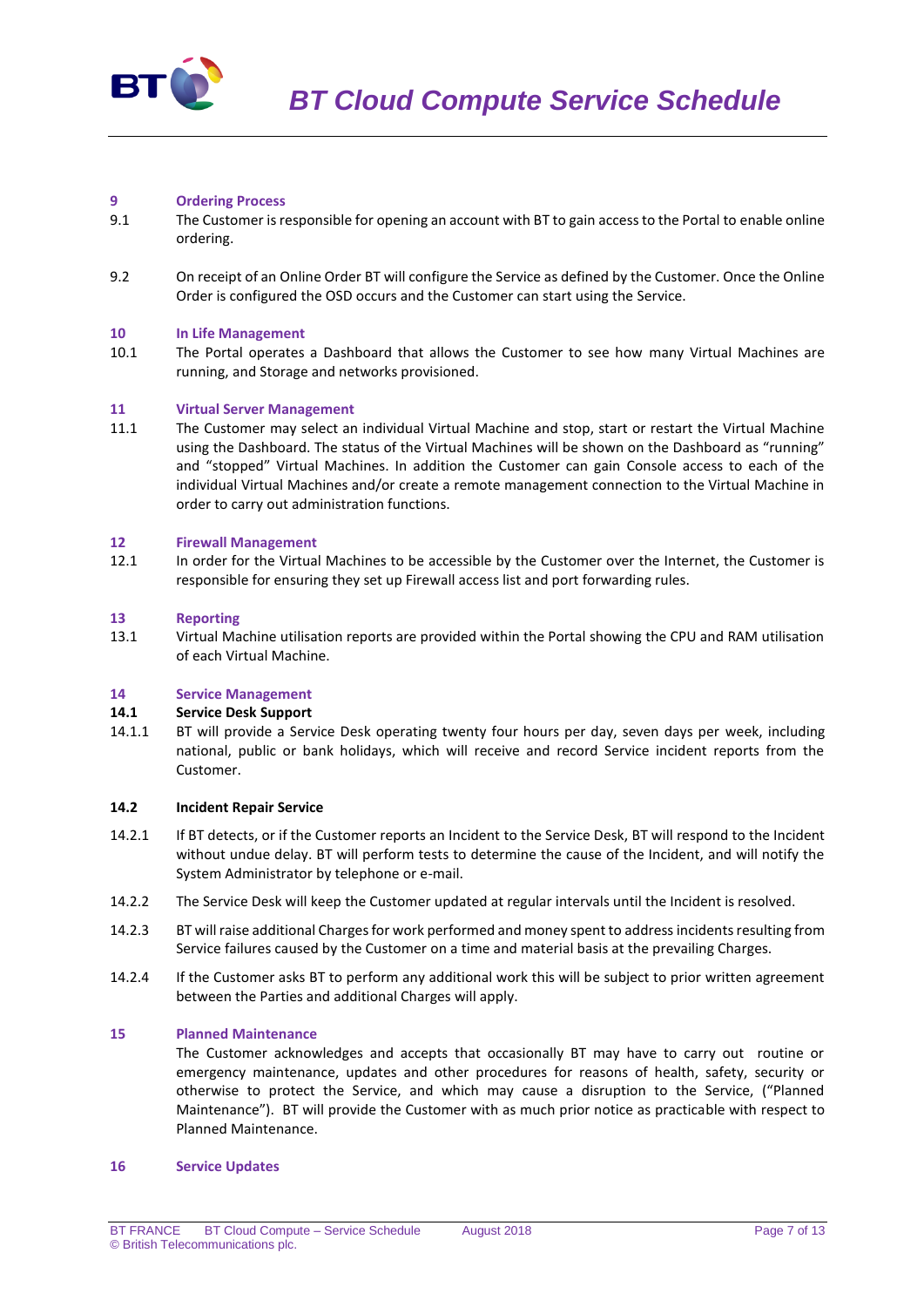

BT may make updates to the Service from time to time provided that such updates do not materially decrease or impair performance of the Service.

## **17 Security**

- 17.1 The Customer is responsible for the security and proper use of all User IDs, Checkwords and passwords. BT reserves the right to suspend access to the Service at any time if BT has reason to believe that there is, or is likely to be, a breach of security or misuse of the Service. BT will notify the Customer as soon as possible after it has done so.
- 17.2 The Customer must immediately inform BT if there is any reason to believe that a User ID, password, or Checkword allocated by BT has, or is likely to, become known to someone not authorised to use it or is being, or is likely to be, used in an unauthorised way.
- 17.3 BT reserves the right to require the Customer to change any or all of the Checkwords or passwords associated with the Service and used by the Customer in connection with the Service.
- 17.4 The Service is delivered within a secure BT data centre with a security policy for the protection of Site, infrastructure and network. Although BT will use reasonable care and skill in carrying out its obligations under this Agreement in accordance with BT's security policy, it is not possible to guarantee that all instances of fraud, misuse, unwanted or unauthorised activity or access to the Customer's Information will be prevented or detected. Whenever BT becomes aware that security has been compromised, BT will take actions in order to limit any further occurrences of fraud, misuse, unwanted or unauthorised activity or access to the Customer's Information. Nevertheless,. The Customer shall therefore take responsibility for the security of the Customer Information, Content and application of security policies designed to prevent unwanted or unauthorised activity or access to the Customer's Information.

#### **18 Processing of Personal Data**

- 18.1 BT or its sub-processor will Process the Customer Personal Data for the BT Cloud Compute Service as set out in this Schedule for as long as BT provides the BT Cloud Compute Service and for as long as BT may be required to Process the Customer Personal Data in accordance with applicable law. Any personal Data that may be collected and processed by BT (including payment data) is subject to the data protection provisions as set in the General Terms and Conditions.
- 18.2 The nature and purpose of the Processing of Customer Personal Data by BT includes for:
	- billing and invoicing; and
	- incident response and escalation.
- 18.3 The types of Customer Personal Data Processed by BT or its sub-processors or the Customer may be:
	- website or IP address;
	- name;
	- address;
	- telephone number:
	- email address;
	- job title;
	- company name; and
	- contact records.

This list is not exhaustive as the Customer will specify what Customer Personal Data is Processed.

- 18.4 The Customer Personal Data may concern the following categories of Data Subjects:
	- Customer employees;
	- Customer's customers or third parties; and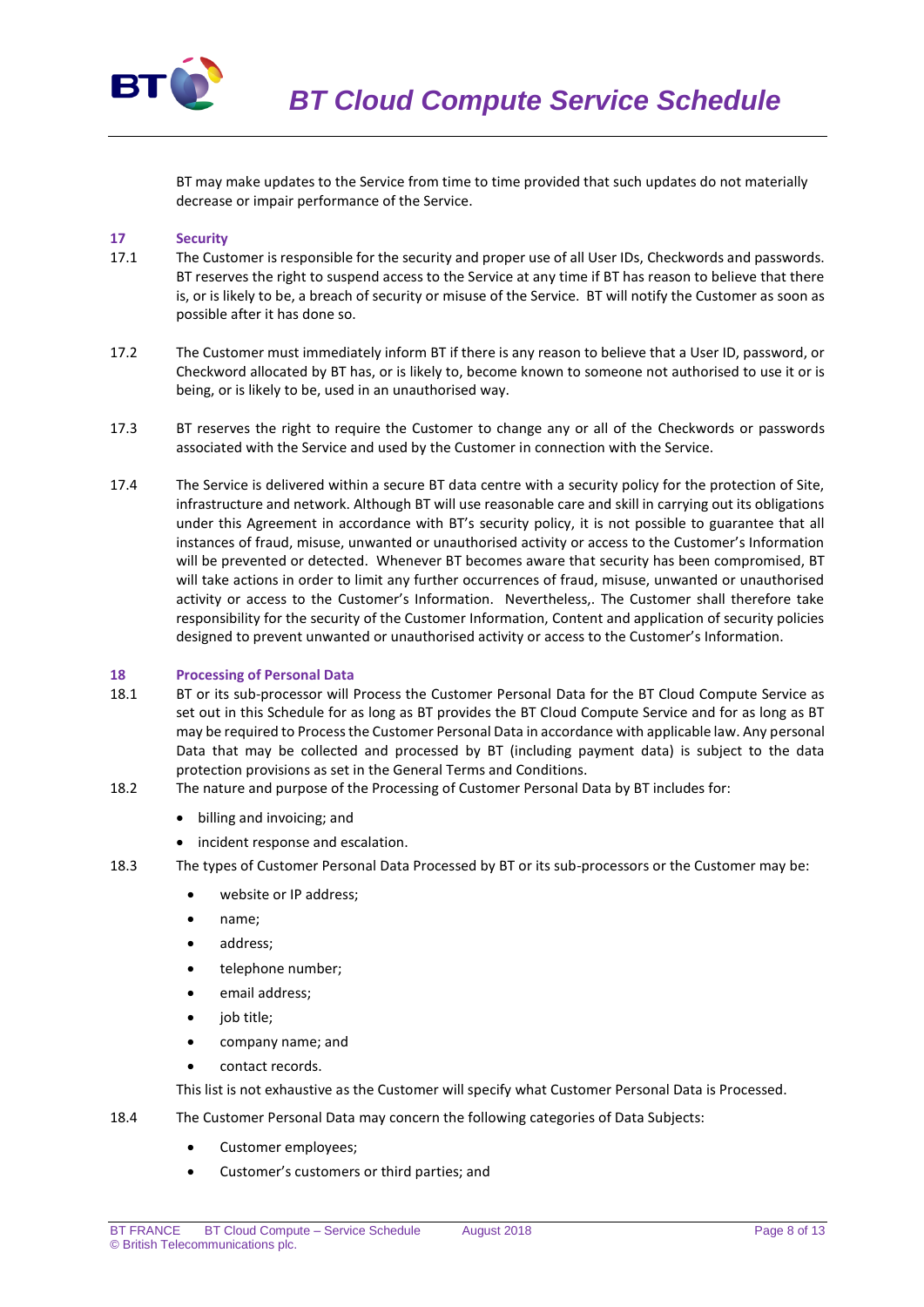

any Data Subject (as controlled by the Customer).

This list is not exhaustive as the Customer will specify what Customer Personal Data is Processed.

- 18.5 BT may also send the Customer additional information concerning the Service, or related services. This information will typically be sent to the Customer Contact, involved in the procurement or management of the Service.
- 18.6 BT will have no access to the Customer Information stored by the Customer.
- 18.7 The location and access points of the Customer Information are defined by the Customer and as such the Customer needs to ensure compliance with relevant laws and regulations.
- 18.8 BT will not change the country where the Customer Information resides without providing notice to the Customer, unless required to do so in order to comply with applicable laws and regulations.

## **19 The Customer's Responsibilities**

- 19.1 The Service does not provide the Customer with any backup software other than that which is provided within the Operating System. If the Customer has ordered the BT Snap Shot Backup Element from the Catalogue BT will provide this Service Element to allow the Customer to backup data. However, the data backed up using this Service Element is entirely the Customer's responsibility and BT does not assume responsibility and/or liability for the quality of such data.
- 19.2 The Customer acknowledges and agrees that use of Snap Shots does not provide complete data protection. If complete data protection is required, the Customer acknowledges and agrees that it is the Customer's responsibility to ensure that it has data replicated or protected through additional means implemented by the Customer separately from the Service.
- 19.3 The Service is provided solely for the Customer's own use including use by Users and the Customer will not assign, resell, reproduce, copy, duplicate, transfer, lease, distribute, display, disclose, trade or otherwise commercially exploit the Service (or any part thereof) for any purpose, or otherwise make the Service available to any third party except Users.
- 19.4 The Customer is solely responsible for any obligation or liability arising out of transactions of any kind entered into between the Customer and any third party accessing or relying on the Service, Customer Information, or third party Information. BT will not be a party to, or in any way responsible for, any transaction between the Customer and any third party.
- 19.5 The Customer is responsible for the creation, design and maintenance of all Customer Information.
- 19.6 The Customer will ensure that the Customer Information and any third party Information does not include any information or material, which could be illegal or could lead to a legal dispute.
- 19.7 The Customer will comply with all relevant legislation, instructions, licences, guidelines issued by regulatory authorities, and any codes of practice which apply to the Customer, including those which relate to the Customer Information or Third Party Information. The Customer understands and agrees that, in accordance with the Law n° 2004-575 for the confidence of the digital economy (called the LCEN Act) of June 21st 2004, and more particularly its article 6, BT - as a service provider - is not liable for the information stored at the request of a recipient of the Service and has no general obligation to monitor the information which the Client store, nor a general obligation to actively seek facts or circumstances indicating illegal activity.
- 19.8 The Customer irrevocably and unconditionally agrees to indemnify and keep indemnified and to hold BT, BT Group Companies and their officers, directors and employees harmless against claims, losses, damages, costs, expenses and liability arising from or in connection with:
	- (a) any Customer Information, third party Information or other content or communication sent, provided or stored in connection with the Service;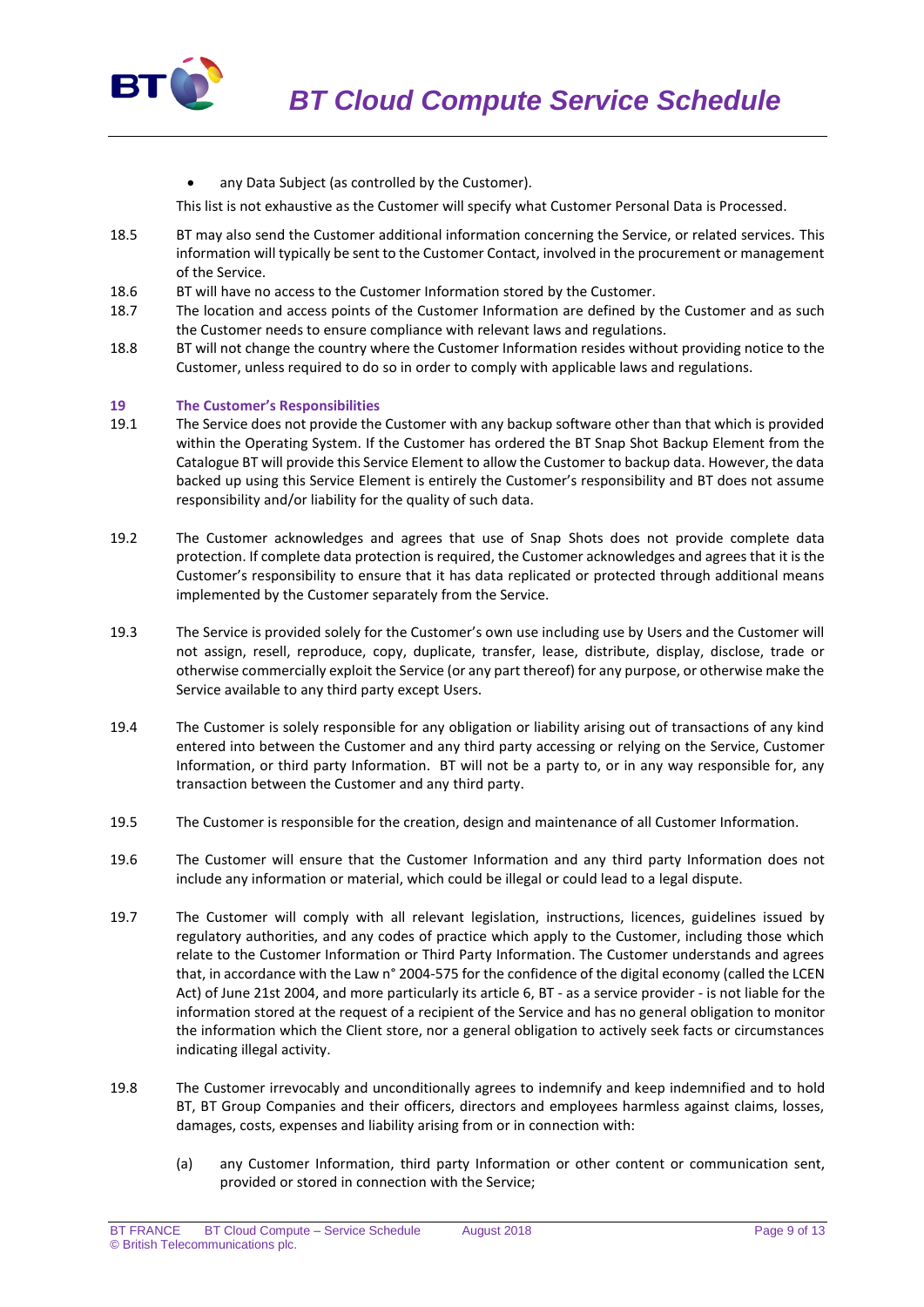

*BT Cloud Compute Service Schedule*

- (b) the installation, maintenance or use of any software or other material installed by or on behalf of the Customer;
- (c) any injury to persons, or damage to the Site or the BT Equipment used for the provision of this Service or other equipment belonging to BT or a third party which is located on the Site, as a result of action taken by or on behalf of the Customer;
- (d) any actions taken by or on behalf of the Customer with respect to the Firewall; or
- (e) any breach of confidence or infringement of intellectual property rights.
- 19.9 The Customer is solely responsible for all aspects of Customer Information which are not specifically set out in this Service Schedule as being BT's responsibility.
- 19.10 The Customer is responsible for providing all computer hardware, software and telecommunications equipment and services necessary to access and use the Service, other than as specified as a BT responsibility in this Service Schedule.
- 19.11 The Customer warrants that it is the owner of any domain name they use within the Service, or that it is duly authorised by the owner of, any trade mark or name that it wishes to use as its Domain Name and use as part of its URL.
- 19.12 The Customer must not use a Domain Name or URL that infringes the rights of any person in a corresponding trade mark or trade name or otherwise.
- 19.13 BT reserves the right to require the Customer to select a replacement Domain Name or URL and may either refuse to provide or may suspend the Service if, in BT's opinion the Domain Name or URL is, or is likely to be, offensive, abusive, defamatory, obscene, illegal or otherwise actionable at law.
- 19.14 The Customer is responsible for ensuring that the System Administrator will report all service repair incidents using the reporting procedures notified to the Customer by BT, and will be available for all subsequent Incident management communications.
- 19.15 The Customer will comply with the provisions of any Software licences provided with or as part of the Service. administer
- 19.16 The Customer is responsible for ensuring that the System Administrator will report all service repair incidents using the reporting procedures notified to the Customer by BT, and will be available for all subsequent Incident management communications.

## **20 BT's Acceptable Use Policy**

- 20.1 The Customer is solely responsible for all aspects of Customer Information which are not specifically set out in this Service Schedule as being BT's responsibility. The Customer acknowledges that it has read and agrees to be bound by and to ensure that any Users will comply with this BT Acceptable Use Policy ("AUP") and generally accepted Internet standards.
- 20.2 The Service must not be used:
	- (a) fraudulently or in connection with a criminal offence under the laws of any country where the Service is provided;
	- (b) to send, receive, upload, download, use or re-use any information or material which is offensive, abusive, indecent, defamatory, obscene or menacing, or in breach of confidence, copyright, privacy or any other rights;
	- (c) in contravention of any instructions that BT has given under the Agreement;<br>(d) to cause annoyance, inconvenience or needless anxiety:
	- to cause annoyance, inconvenience or needless anxiety;
	- (e) to send or provide or receive unsolicited advertising or promotional material;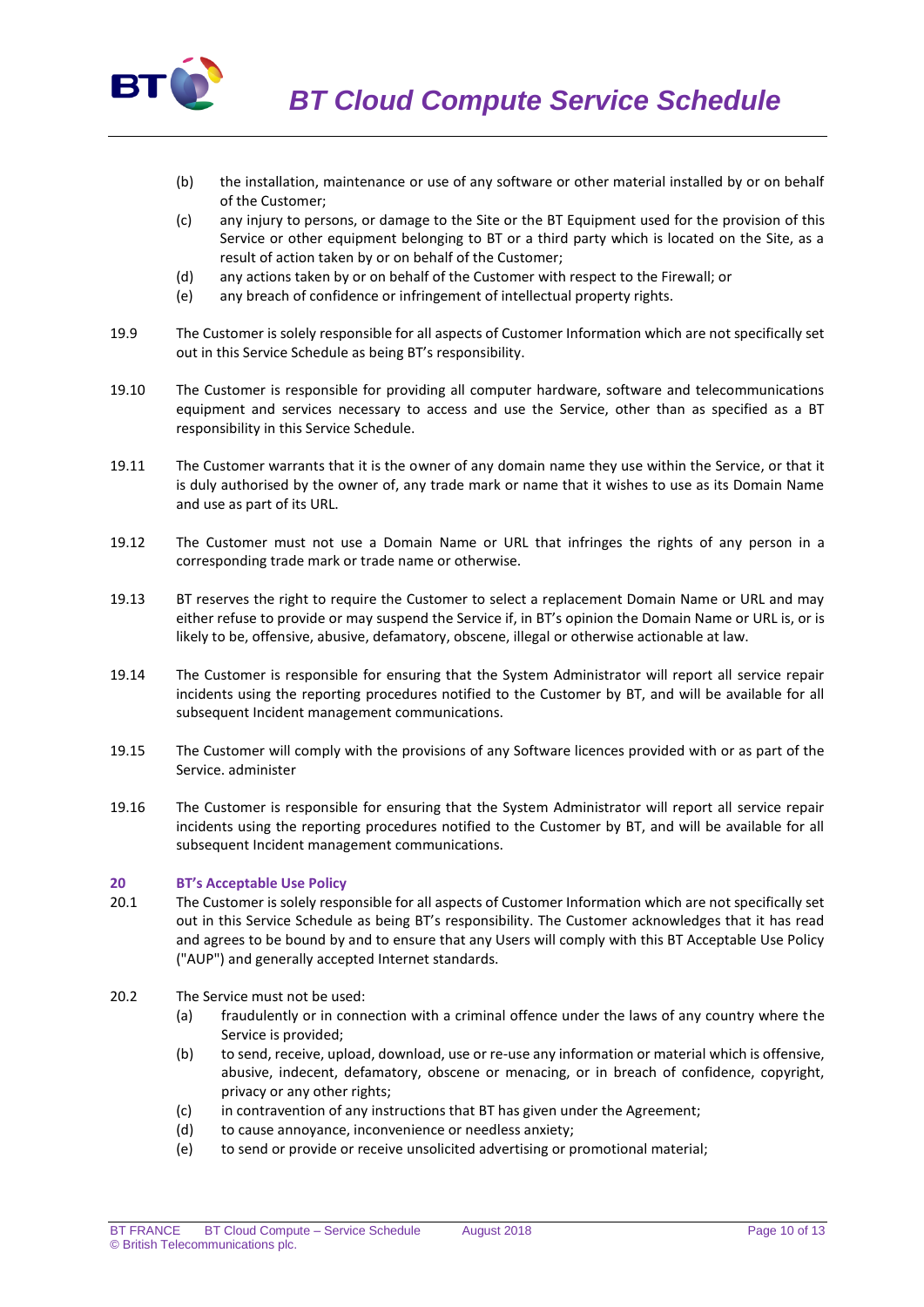

- 20.3 The Customer must not use a Domain Name which infringes the rights of any person in a corresponding trade mark or name.
- 20.4 If the Customer or anyone else, (with or without the Customer's knowledge or approval) uses the Service in contravention of the AUP; or uses the Service in any way which, is, or is likely to be, detrimental to the provision of the Service to the Customer or any other customer and fails to take corrective action within a reasonable period of receiving notice from BT, then BT can treat the contravention as a material breach and as such BT may either suspend the Service or terminate the Service pursuant to the General Terms and Conditions. If Service is suspended it will not be restored until the Customer provides an acceptable assurance that there will be no further contravention.

### **21 Charges**

- 21.1 Charges for the Service are set out in the Portal.
- 21.2 BT will invoice Charges on or after the dates set out below:
	- (a) One-off Charges on the OSD of the relevant Online Order;
	- (b) Usage or other recurring Charges on the OSD and thereafter monthly in arrears.
- 21.3 Charges for some of the Service are calculated on an hourly basis against the prevailing Utility Rate Card on the Portal. Usage Charges will apply as shown on the Utility Rate Card on the Portal.
- 21.4 The Customer may also purchase monthly allowances for example, CPU hours and /or RAM hours, paid for in advance, which are subtracted from the utility Charges. Any unused allowances will be carried forward to the next invoice. Terminating the monthly allowance will result in the loss of any accrued / residual allowances.
- 21.5 BT may invoice the Customer for Charges for investigating Customer reported Incidents where BT finds no Incident or that the Incident is outside the Service Management Boundary.
- 21.6 BT may at any time review the Charges for the Service and will provide the Customer with 30 days' prior written notice of any such change in Charges. If the Customer objects to the change in Charges it may exercise its termination rights under this Service Schedule.
- 21.7 Notwithstanding any other provision in the Agreement, BT may delay or bring forward the sending of invoices to coincide with billing cycles from time to time. The Customer acknowledges that the first and last invoice in relation to a particular Service may include Charges due for more or less than one complete billing cycle according to when such Service is connected and/or terminated.

#### **22 Termination of Service**

- 22.1 The following Clause will replace and supersede any termination for convenience conditions as set out in the General Terms and Conditions.
- 22.2 The Customer may terminate Elements from the Service or the entire Service via the Portal at any time and without prior notice, provided that the Customer agrees:
	- (a) to pay any outstanding Charges or interest properly due and payable for each Element up to the date of termination; and
	- (b) that there will be no refund of Charges which have been paid in advance.
- 22.3 BT may terminate this Agreement or the Service at any time by giving at least 90 days' notice to the Customer and BT shall during this termination period maintain the level and quality of Services provided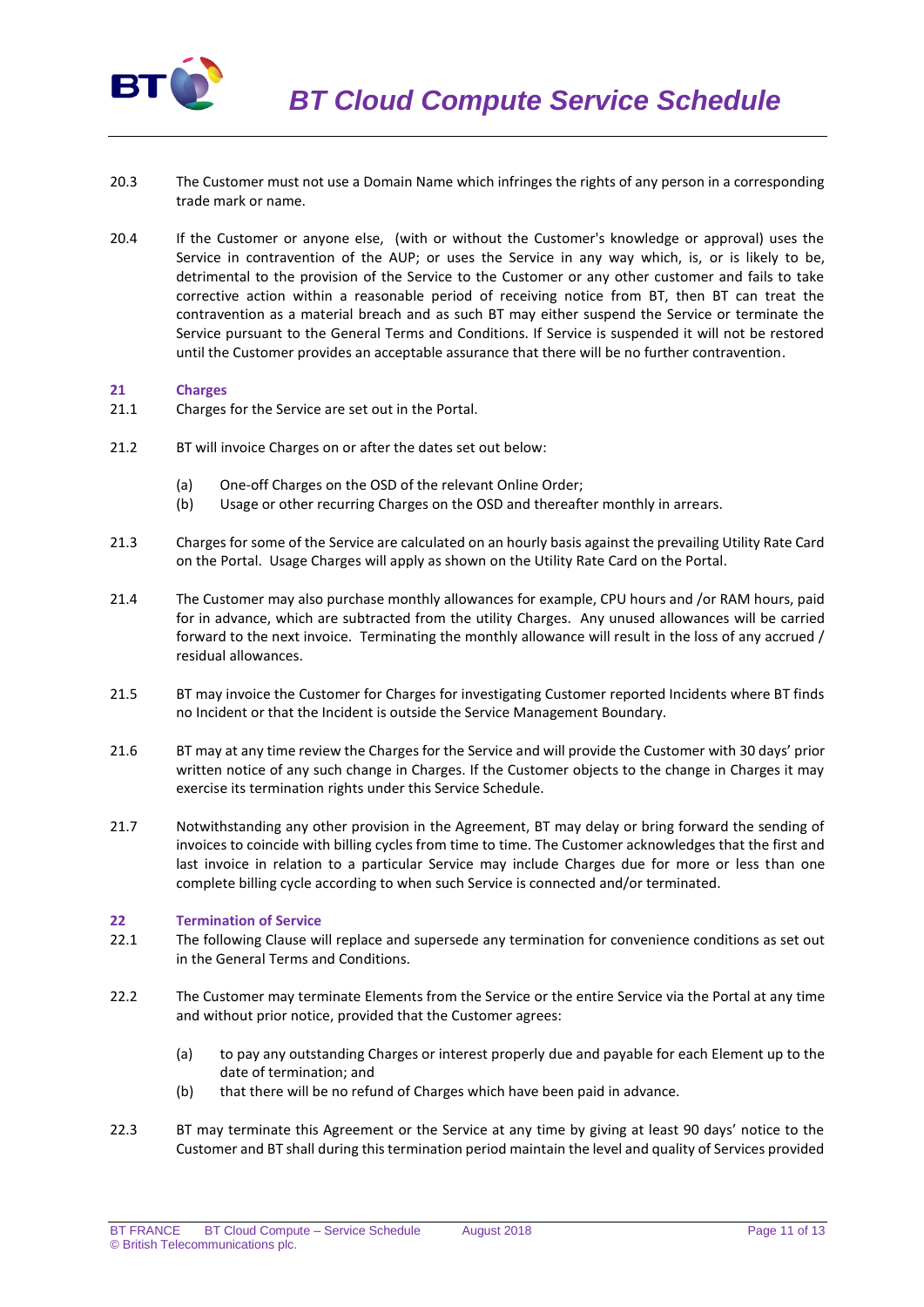

by BT until the effective termination date and shall not undertake any actions limiting Customer's ability to migrate the Customer Information.

22.4 At the effective termination date the Customer will lose all access to the Service and any portions thereof, including, but not limited to its account on the Portal and the Customer Information stored on the Service. In addition, upon termination for any reason whatsoever, BT will have the right to immediately delete, without notice, the Customer Information on the effective termination date. Therefore the Customer hereby acknowledges and accepts to have retained copies of its Customer Information or to migrate all its Customer Information before the effective termination date. BT shall not be liable for any loss or damage which may be incurred by the Customer or any third parties as a result of such deletion from the effective termination date.

### **23 Suspension of Service**

- 23.1 BT may suspend Service(s) or terminate this Agreement immediately on notice to the Customer where the Customer is in material breach of this Agreement and if the breach is capable of remedy, fails to remedy the breach within a reasonable time of being requested by BT to do so.
- 23.2 Where a Service is suspended because the Customer is in material breach of this Agreement, the Customer must pay the Charges for that Service until this Agreement is terminated.

#### **24 Service Level**

- 24.1 BT aims to provide the Service within an availability target of 99.95%. For the avoidance of doubt the Portal is not included within this availability target.
- 24.2 If BT fails to meet the availability target of 99.95% then the Charges for the affected Service will be credited as follows:

| <b>Availability Target</b>                                   | Credit                   |
|--------------------------------------------------------------|--------------------------|
| For every reported instance Incident that BT is below target | 1 day's recurring Charge |

- 24.3 The credit will be applied to the monthly Charge for the Service. The credit per reported instance that BT is below target will be capped at a maximum of one Month's Charges.
- 24.4 Service Credits are the Customer's sole right and remedy if BT does not meet the Service Level. Any failure by BT to meet the Service Level specified in this Clause 24 shall not be considered a material breach of the Agreement.
- 24.5 The parties acknowledge that each Service Credit is a genuine pre-estimate of the loss likely to be suffered by the Customer and not a penalty.
- 24.6 The Service Level is measured as the combined availability of the ordered Elements to deliver Service to the network (Internet or WAN) interface connected to the Service in the BT data centre. Individual or combined Element failures will not constitute an Incident for Service Level calculations unless the Element(s) failure causes a total loss of Service.
- 24.7 Availability of the Service will be measured as a proportion of time in a Month starting from the first day of the relevant Month. Where a failure occurs at the end of a Month then it will be carried forward to the next Month.
- 24.8 The Customer will report any Incident to BT. The measurement of Service unavailability starts when BT acknowledges the Customer's Incident report. On confirmation of an Incident BT will start the Incident Repair Service. The period of unavailability will end when BT informs the Customer that the Service is available, unless the Customer advises BT that the Service remains unavailable.